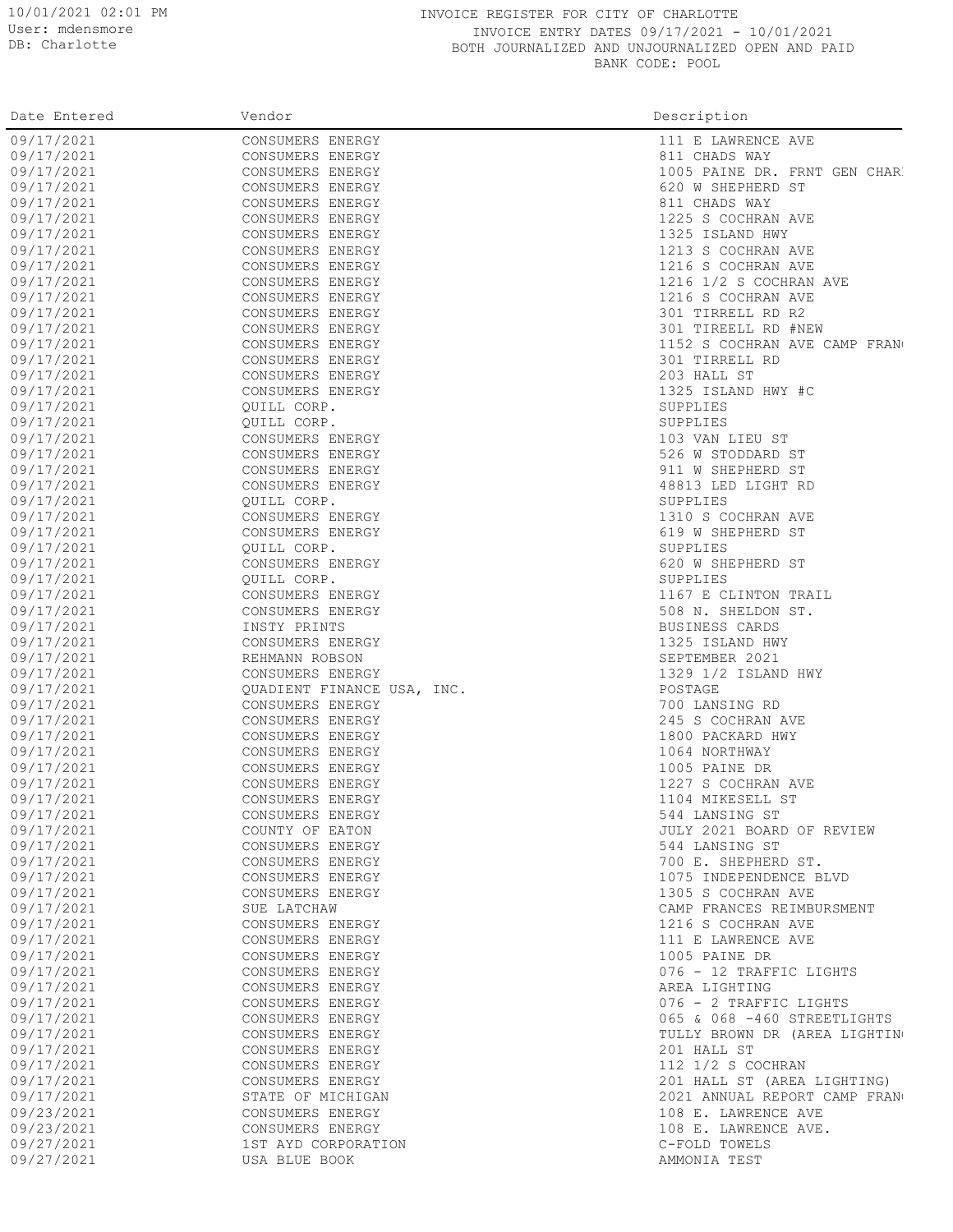## 10/01/2021 02:01 PM INVOICE REGISTER FOR CITY OF CHARLOTTE INVOICE ENTRY DATES 09/17/2021 - 10/01/2021 BOTH JOURNALIZED AND UNJOURNALIZED OPEN AND PAID BANK CODE: POOL

| Date Entered | Vendor                        | Description                   |
|--------------|-------------------------------|-------------------------------|
| 09/27/2021   | TRACE ANALYTICAL LABORATORIES | 811 CHADS WAY                 |
| 09/27/2021   | TRACE ANALYTICAL LABORATORIES | DRINKING WATER LEAD AND COPP. |
| 09/27/2021   | TRACE ANALYTICAL LABORATORIES | DRINKING WATER- SEPTEMBER 201 |
| 09/27/2021   | TRACE ANALYTICAL LABORATORIES | ANNUAL IPP MONITORING         |
| 09/27/2021   | TRACE ANALYTICAL LABORATORIES | DRINKING WATER LEAD AND COPP. |
| 09/27/2021   | BYRUM ACE HARDWARE            | DEADBOLT                      |
| 09/27/2021   | BYRUM ACE HARDWARE            | SUPPLIES                      |
| 09/27/2021   | BYRUM ACE HARDWARE            | SUPPLIES                      |
| 09/27/2021   | BYRUM ACE HARDWARE            | SUPPLIES                      |
| 09/27/2021   | BYRUM ACE HARDWARE            | CLEANER                       |
| 09/27/2021   | HASSEL FREE FUELS             | GAS AND DIESEL                |
| 09/27/2021   | ETNA SUPPLY                   | TOUCHREADER                   |
| 09/27/2021   | ETNA SUPPLY                   | PARTS                         |
| 09/27/2021   | BYRUM ACE HARDWARE            | PAINT                         |
| 09/27/2021   | BYRUM ACE HARDWARE            | SUPPLIES                      |
| 09/27/2021   | BYRUM ACE HARDWARE            | SUPPLIES                      |
| 09/27/2021   | KIMBALL MIDWEST               | CREDIT                        |
| 09/27/2021   | ROSEACRE GREENHOUSE           | DOWNTOWN PLANTERS             |
| 09/27/2021   | C & D HUGHES                  | 2020 STREET PAVING            |
| 09/28/2021   | SYSTEMS SPECIALTIES           | ELECTRIC ACTUATOR             |
| 09/28/2021   | GALE BRIGGS, INC.             |                               |
|              | THE PARTS PLACE               | CONCRETE<br>LENS              |
| 09/28/2021   |                               |                               |
| 09/28/2021   | THE PARTS PLACE               | OXYGEN SENSOR SOCKET          |
| 09/28/2021   | THE PARTS PLACE               | STRAIGHT TUBING               |
| 09/28/2021   | ADVANCE AUTO PARTS            | COPPER ANTI SEIZE             |
| 09/28/2021   | CANDY FORD, INC.              | SEAT- SPRING                  |
| 09/28/2021   | ROAD EQUIPMENT PARTS CENTER   | SPRING BRAKE                  |
| 09/28/2021   | ROAD EQUIPMENT PARTS CENTER   | AIR VALVE                     |
| 09/28/2021   | ADVANCE AUTO PARTS            | FUEL TREATMENT                |
| 09/28/2021   | ADVANCE AUTO PARTS            | SPARK PLUG                    |
| 09/28/2021   | ALTOGAS                       | PROPANE                       |
| 09/28/2021   | BRANDON YOUNGS                | BOOT ALLOWANCE PER SEIU CONTI |
| 09/28/2021   | ERIC ROGERS LLC               | WEEKLY LAWN MOWING            |
| 09/28/2021   | GUNTHORPE MECHANICAL          | DPW - BACKFLOW TESTING        |
| 09/28/2021   | GUNTHORPE MECHANICAL          | CITY HALL - RPZ ISSUES        |
| 09/28/2021   | SOUTH CENTRAL MI WTR ASSOC.   | FALL MEETING- 4 ATTENDEES     |
| 09/28/2021   | TRACE ANALYTICAL LABORATORIES | WATER QUALITY SAMPLES- 09/20  |
| 09/28/2021   | BARYAMES CLEANERS             | DRY CLEANING                  |
| 09/28/2021   | PEOPLE FACTS LLC              | AUGUST 2021                   |
| 09/28/2021   | MICH ASSOC. CHIEFS OF POLICE  | WIN 22 FULL CONFERENCE REG    |
| 09/28/2021   | DEWOLF AND ASSOCIATES         | F.T.O PROGRAM                 |
| 09/28/2021   | HASSEL FREE FUELS             | GAS AND DIESEL                |
| 09/28/2021   | BYRUM ACE HARDWARE            | SUPPLIES                      |
| 09/28/2021   | AMAZON CAPITAL SERVICES       | SUPPLIES                      |
| 09/28/2021   | BARYAMES CLEANERS             | DRY CLEANING                  |
| 09/28/2021   | BYRUM ACE HARDWARE            | SUPPLIES                      |
| 09/28/2021   | BYRUM ACE HARDWARE            | SUPPLIES                      |
| 09/28/2021   | BYRUM ACE HARDWARE            | SUPPLIES                      |
| 09/28/2021   | RANDY JEWELL                  | ASSESSING SERVICES            |
| 09/28/2021   | THE PARTS PLACE               | OIL DRY                       |
| 09/28/2021   | COUNTRY SIDE TOWING & RECOV   | M50&PERKEY                    |
| 09/28/2021   | COUNTRY SIDE TOWING & RECOV   | EATON COUNTY FAIRGROUNDS      |
| 09/28/2021   | COUNTRY SIDE TOWING & RECOV   | TOW TO FLEET SERVICE          |
| 09/28/2021   | WILLIAMS FARM MACHINERY, INC. | WHEEL MOUNT                   |
| 09/28/2021   | TIMS AUTO REPAIR              | 2001 DODGE                    |
| 09/28/2021   | WILLIAMS FARM MACHINERY, INC. | AIR FILTER                    |
| 09/28/2021   | WILLIAMS FARM MACHINERY, INC. | CHAIN LOOP                    |
| 09/28/2021   | LANSING UNIFORM CO.           | <b>BOOTS</b>                  |
| 09/28/2021   | O'REILLY AUTOMOTIVE INC       | BALLJOINT                     |
| 09/28/2021   | CANDY FORD, INC.              | BAR - FRONT SUS               |
| 09/28/2021   | AUTO GEM DISTRIBUTING         | SUPPLIES                      |
| 09/29/2021   | VERIZON WIRELESS              | 2021 SEPTEMBER                |
| 09/29/2021   | BROWN, JOSEPH                 | BOOT REIMBURSEMENT            |
| 09/29/2021   | LANSING UNIFORM CO.           | UNIFORMS                      |
| 09/29/2021   | MICHIGAN POLICE EQUIPMENT CO  | BADGE HOLDER                  |
| 09/29/2021   | MICHAEL R KLUCK & ASSOC       | ATTORNEY FEES                 |
|              |                               |                               |